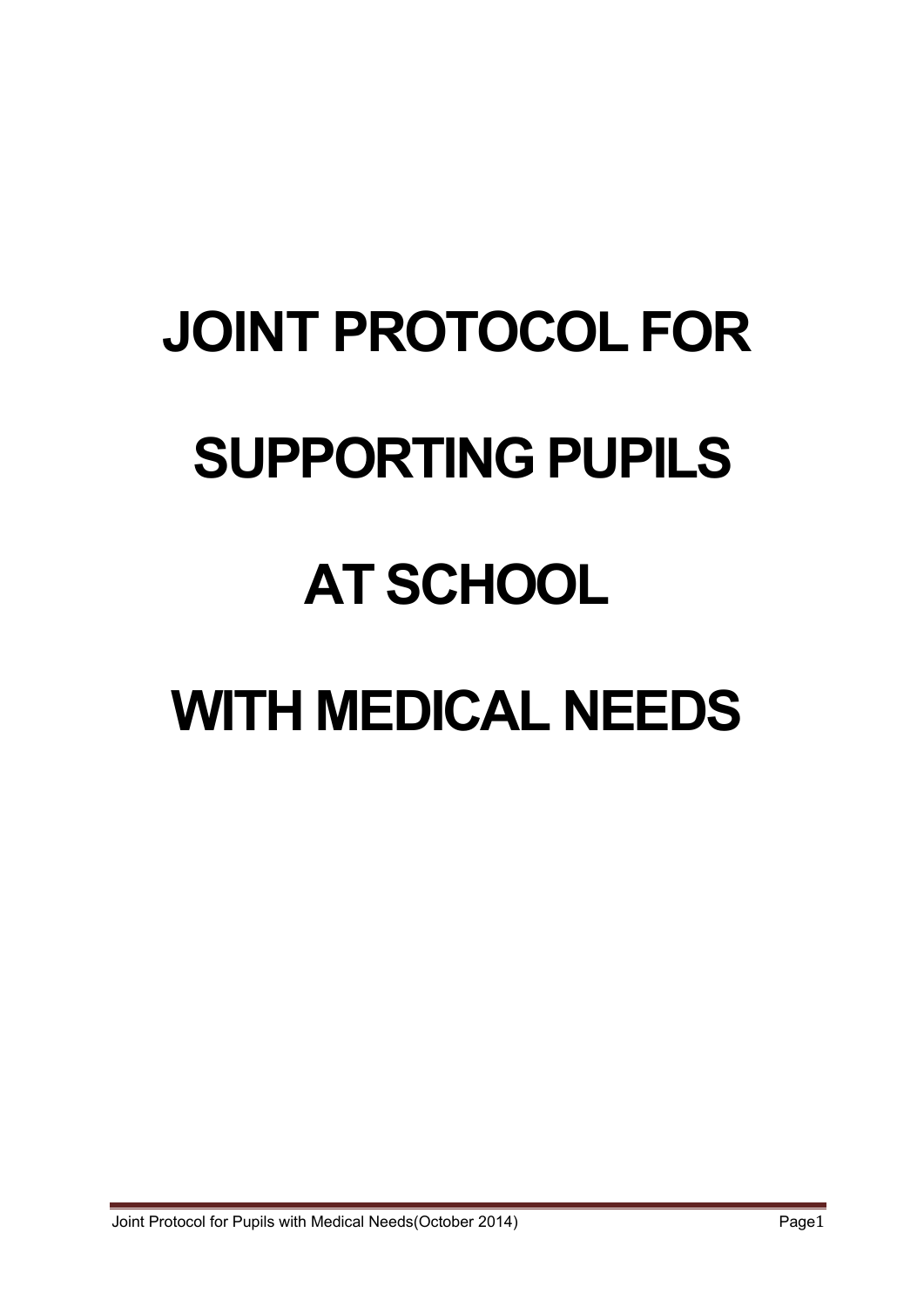# **1.0 Aims**

- 1.1 The aim of this protocol is to ensure that wherever reasonably practicable pupils with medical needs can have those needs met within a school setting, with the support of relevant agencies.
- 1.2 This protocol has also been developed to clarify the roles and responsibilities of local agencies in ensuring that the requirements of the DfE Statutory Guidance Supporting Pupils at School with Medical Conditions: Statutory Guidance for Governig Bodies of Maintained Schools and Proprietors of Academies in England (April 2014) can be met.

## **2.0 Scope**

- 2.1 This protocol represents a voluntary agreement between:
	- St Helens Clinical Commissioning Group
	- St Helens Council
	- St Helens Schools Subject to approval by individual Governing Bodies
- 2.2 The protocol will be subject to regular review to ensure it is effective in meeting the key aims set out above.

# **3.0 Background**

- 3.1 There are an increasing number of children and young people with complex medical conditions now accessing their education in a mainstream setting. This is a positive and welcome development reflecting advances in medical technology and the inclusion agenda that agencies have adopted over recent years. However, meeting needs of children in a mainstream school setting can present considerable challenges which will require agencies to work sensitively together to ensure the best outcome for the child can be achieved.
- 3.2 The Department for Education recently revised its Statutory Guidance on Supporting Pupils with Medical Needs which came into force in September 2014. The guidance requires governing bodies to make arrangements to support pupils with medical needs acknowledging that this will require the input of a range of agencies and practitioners to ensure that safe and sustainable procedures are put in place, within a child centred approach.
- 3.3 In order to ensure that local schools were supported to meet the requirements of the revised guidance and in seeking to respond in a co-ordinated manner to pupils with more complex conditions than had been met in the past, a Task and Finish Group was recently convened comprising Local Authority, Health and schools representatives.
- 3.4 This protocol has been drawn up by the Task and Finish Group and aims to provide a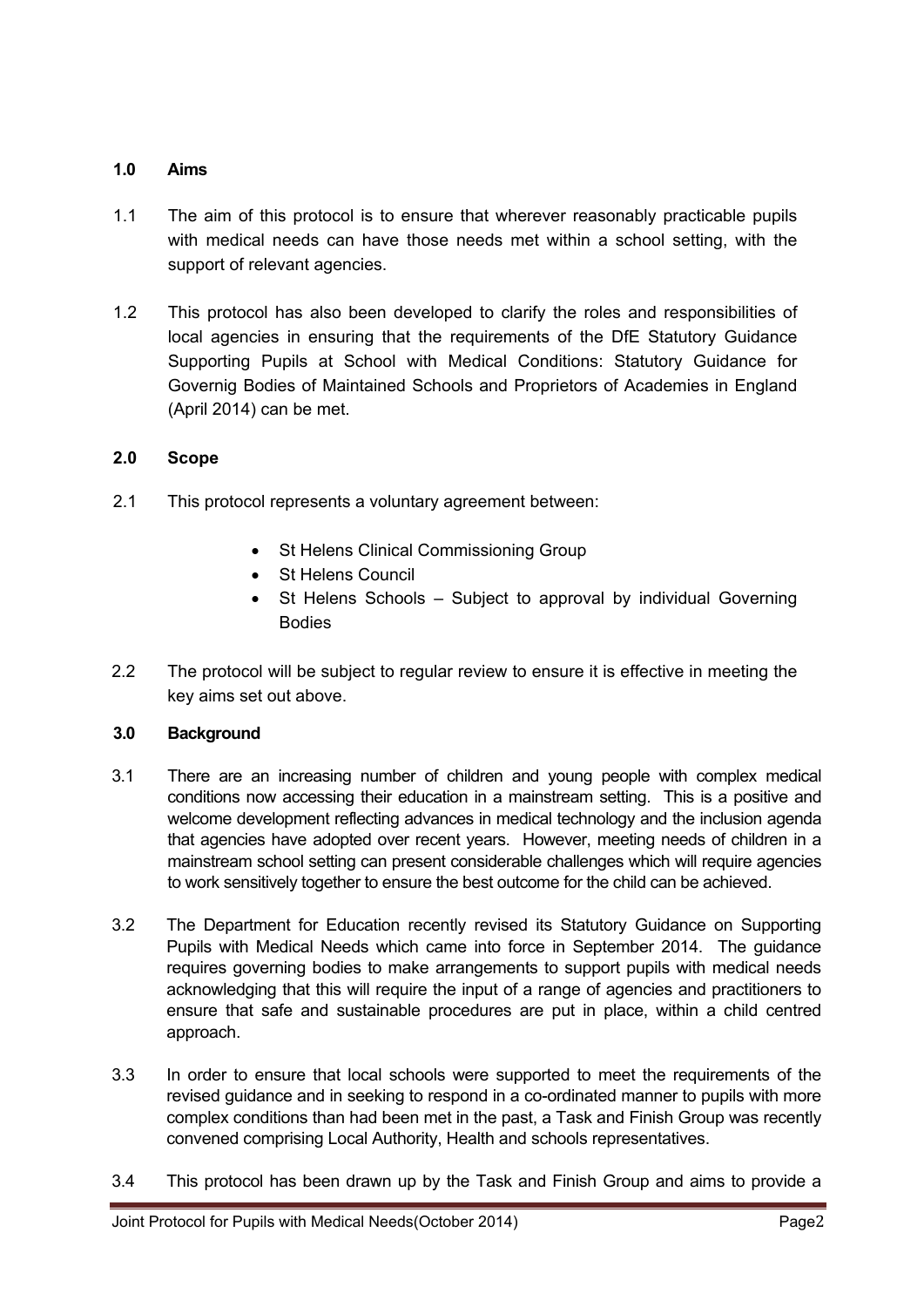framework for informed decision making by governing bodies when seeking to respond to requests to support pupils with medical needs as these arise.

## **4.0 Legal Context**

- 4.1 Section 11 of the Children and Families Act 2014 places a duty on Governing Bodies of maintained schools proprietors of academies and management committees of pupil referral units to make arrangements for supporting pupils at their schools with medical conditions. In meeting those duties they must have regard to the Statutory Guidance Supporting Pupils at School with Medical Conditions (April 2014).
- 4.2 St Helens Clinical Commissioning Group is the accountable body and commissioner for the specialist paediatric nursing services that will provide the training, procedures and risk assessments for medical conditions under this protocol. The Clinical Commissioning Group also has a duty under Section 3 NHS Act 2006 to arrange for the provision of certain specified health services to such extent as it considers necessary to meet the reasonable requirements of the persons for whom it has responsibility. This duty does not apply in relation to a service or facility if the Board has a duty to arrange for its provision.
- 4.3 Local authorities have a duty under Section 10 of the Children Act to promote cooperation between relevant partners such as governing bodies of maintained schools, proprietors of academies, Clinical Commissioning Groups and NHS England with a view to improving the wellbeing of children including their physical and mental health.
- 4.4 Headteachers shall ensure that there are effective procedures in place for supporting pupils with medical conditions and that there are sufficient trained numbers of staff to ensure safe delivery against individual pupil healthcare plans, including contingency and emergency arrangements.
- 4.5 School staff may be asked to provide support to pupils with medical conditions, including the administering of medicines although they cannot be required to do so. Staff shall receive suitable and sufficient training in order to achieve the necessary level of competency before taking on responsibility to support pupils with medical conditions.
- 4.6 Specialist paediatric nurse practitioners shall work with schools and the children's joint commissioning team in support of arrangements to meet the needs of pupils in a school setting.
- 4.7 Parents shall provide the school with sufficient and up to date information about their children's needs. In some cases they may be the first to notify the school that their child has a medical condition. Parents should be involved in the development and review of their child's individual health care plan and may also be involved in its drafting.
- 4.8 Children should so far as they are able contribute to the development of the arrangements to meet their medical needs within a school setting. A longer term aim will be to develop their capacity to self administer medicines or treatment whenever practicable.

# **5.0 Clinical Accountability**

5.1 Health professionals are legally accountable for any task they delegate even if they are not present when it is undertaken (Nursing and Midwifery Council, 2008).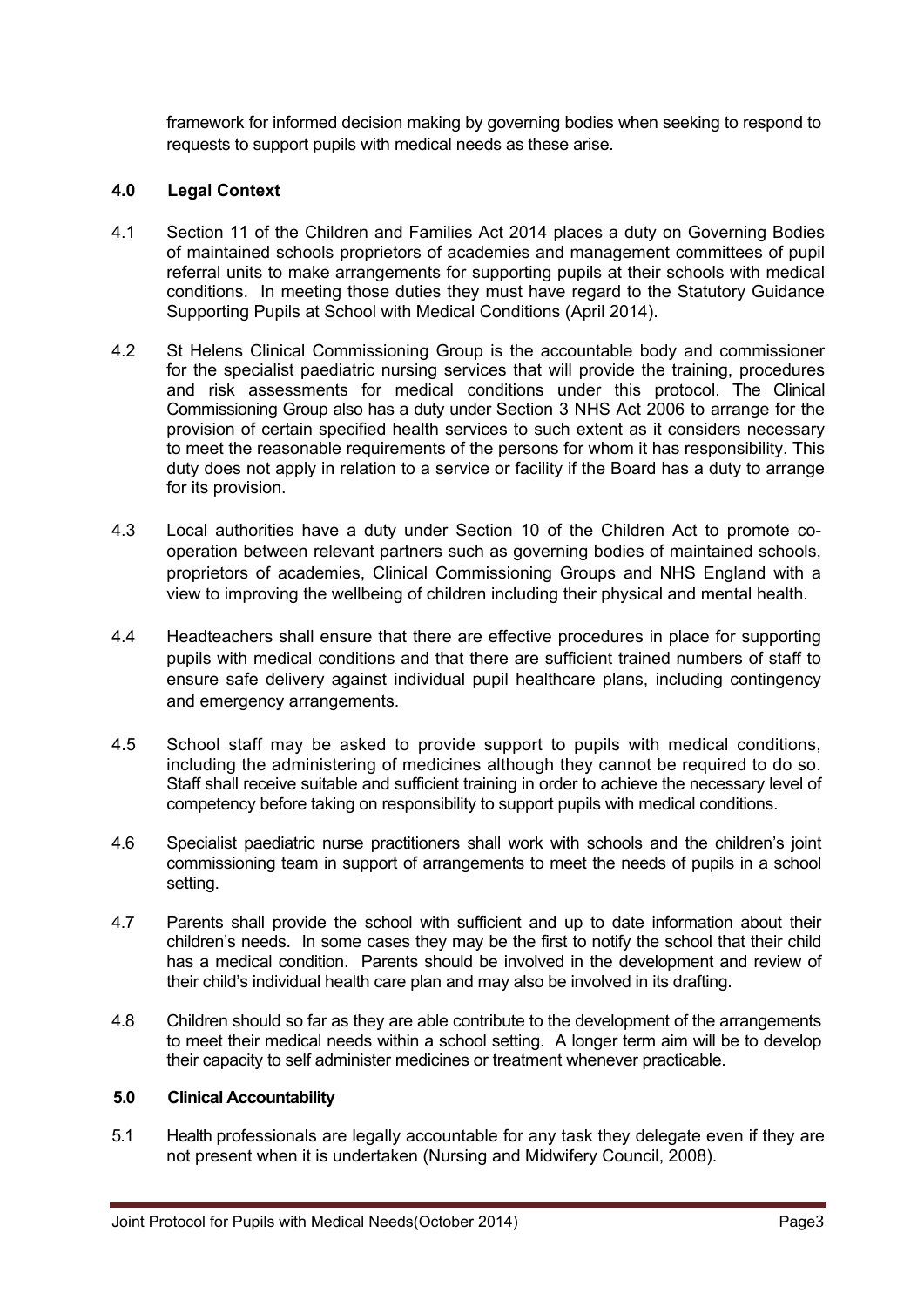- 5.2 Schools will be provided with contact details of the Paediatric Clinical Nurse Specialist, who will offer advice and visit the school to solve any problems throughout the school year.
- 5.3 Under Section 100 of the Children and Families Act 2014, Governing Bodies have a duty to make arrangements for supporting pupils at their schools with medical conditions.

### **6.0 Implementation**

- 6.1 A standard operational procedure and risk assessment will be completed for all complex medical conditions to be undertaken in a school setting by appropriately trained staff. This process will be initiated by the relevant specialist paediatric nursing service for subsequent approval on a multi-agency basis by the Integrated Children's Commissioning Team.
- 6.2 The integrated children's commissioning team, comprising of local authority and CCG officers will review any new or emerging conditions and refer these to a joint panel of senior CYPS\CCG and schools representatives in order to agree whether these can be supported under this protocol. Documentation will also be shared with the Council's insurers for their approval.
- 6.3 Once agreed through this route the procedure and risk assessment will form the basis of the support arrangements for pupils with those medical conditions. Agreed procedures have been developed for:
	- Clean Intermittent Catheterisation
	- Insulin Pumps
	- Insulin Injections
- 6.4 The headteacher will be the point of contact for parents or specialist nurse practitioners in considering whether a pupil with a medical condition can be supported in a school setting. For any new conditions, the request will be referred to the integrated children's commissioning team located in Atlas House for their specialist advice and to co-ordinate the development of an operational procedure and risk assessment if these have not yet been agreed.
- 6.5 For any requests for existing conditions (with agreed procedures and risk assessments in place) the headteacher will work with staff to identify whether there are any willing to be trained. Whilst the headteacher may, upon the request of staff, seek additional information from specialist nurse practitioners it is the headteacher's role to liaise with their staff.
- 6.6 Specialist nurse practitioners will provide school staff with relevant training in accordance with the agreed operational procedures and risk assessments.
- 6.7 Human Resources will advise headteachers on the employment implications of taking on these additional duties including the evaluation of any revised job descriptions. In some cases this might involve an enhanced payment which will **not** be met by the school.
- 6.8 Staff will only commence supporting a pupil with a medical condition when they have completed their training and are deemed to be competent by the specialist nurse practitioner. The written consent of parents will also be required and they should be involved as staff are identified and trained to support their child.